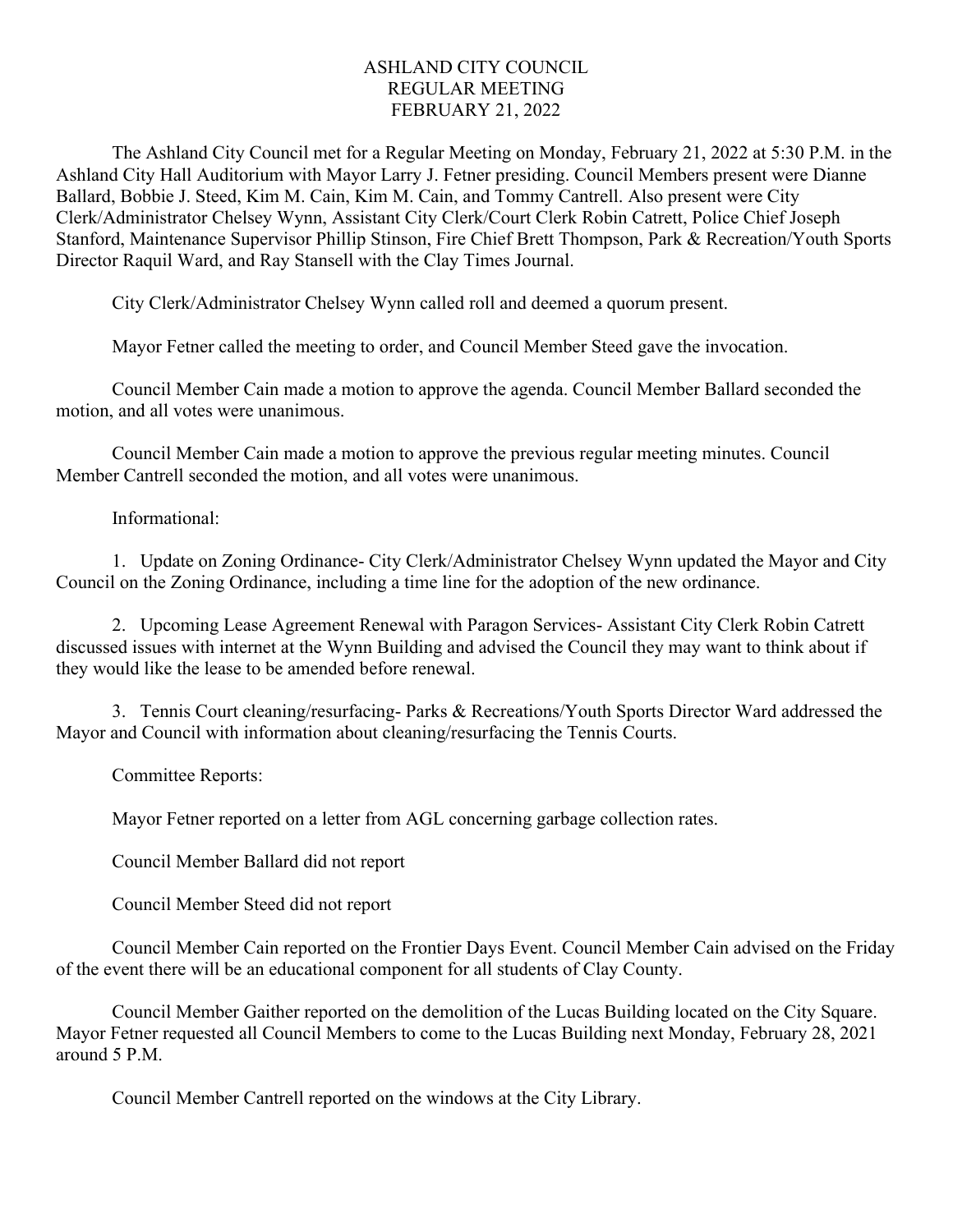Police Chief Stanford reported on agenda items including the resignation of Patrol Officer Hudson Burns. Chief Stanford advised we will be requesting reimbursement of training expenses. Chief Stanford also reported agenda item 7 and 8 which touches on issues/crime at the Ashland City Cemetery, and advised we need to do something to help with the surveillance of the cemetery.

Fire Chief Thompson reported on recent calls for service for the Ashland Fire Department.

Maintenance Supervisor Stinson reported on paving for the Rebuild Alabama Project.

Parks & Recreation/Youth Sports Director Ward reported on the Youth Sports Program. Director Ward advised he will have 6 teams. Director Ward also advised the basketball tournament will begin this week on Thursday-Saturday. Director Ward also reported on the backstops for baseball fields.

City Clerk/Administrator Wynn did not report.

New Business:

Council Member Cain made a motion approving the current bills received since the last regular meeting in the amount of \$12,617.85. Council Member Gaither seconded the motion, and all votes were unanimous.

Council Member Cain made a motion approving the 2022 Chamber of Commerce Contract. Council Member Steed seconded the motion, and all votes were unanimous.

Council Member Gaither made a motion to accept the resignation of Patrol Officer Hudson Burns effective February 23, 2022. Council Member Ballard seconded the motion, and all votes were unanimous.

Council Member Gaither made a motion selecting voting delegates for the annual ALM conference, voting delegate (Mayor Fetner), 1<sup>st</sup> alternative (Kim Cain), 2<sup>nd</sup> alternative (Dianne Ballard). Council Member Cantrell seconded the motion, and all votes were unanimous.

Council Member Gaither made a motion approving to pay Law Officers of Gregory M. Varner, P.C. \$3,226.50 for January attorney fees. Council Member Cain seconded the motion, and all votes were unanimous.

Council Member Cain made a motion approving to give Records Manager Linda Parkhill a 2-step evaluation-based raise to Range 12 Step 6 effective February 4, 2022. Council Member Gaither seconded the motion, and all votes were unanimous.

Council Member Cantrell made a motion approving to purchase cameras and mounting hardware from CDW-G for a total cost of \$3,336.57 for the cemetery. Council Member Cain seconded the motion, and all votes were unanimous.

Council Member Gaither made a motion approving to purchase pole mount communications CCTV enclosures from Vetted Security Solutions at a total cost of \$7,000.00 for Ashland Cemetery. Council Member Cain seconded the motion, and all votes were unanimous.

Council Member Cantrell made a motion approving to purchase 350 bales of pine straw from J. Jireth Pine Straw at a total cost of \$1,225.00. Council Member Ballard seconded the motion, and all votes were unanimous.